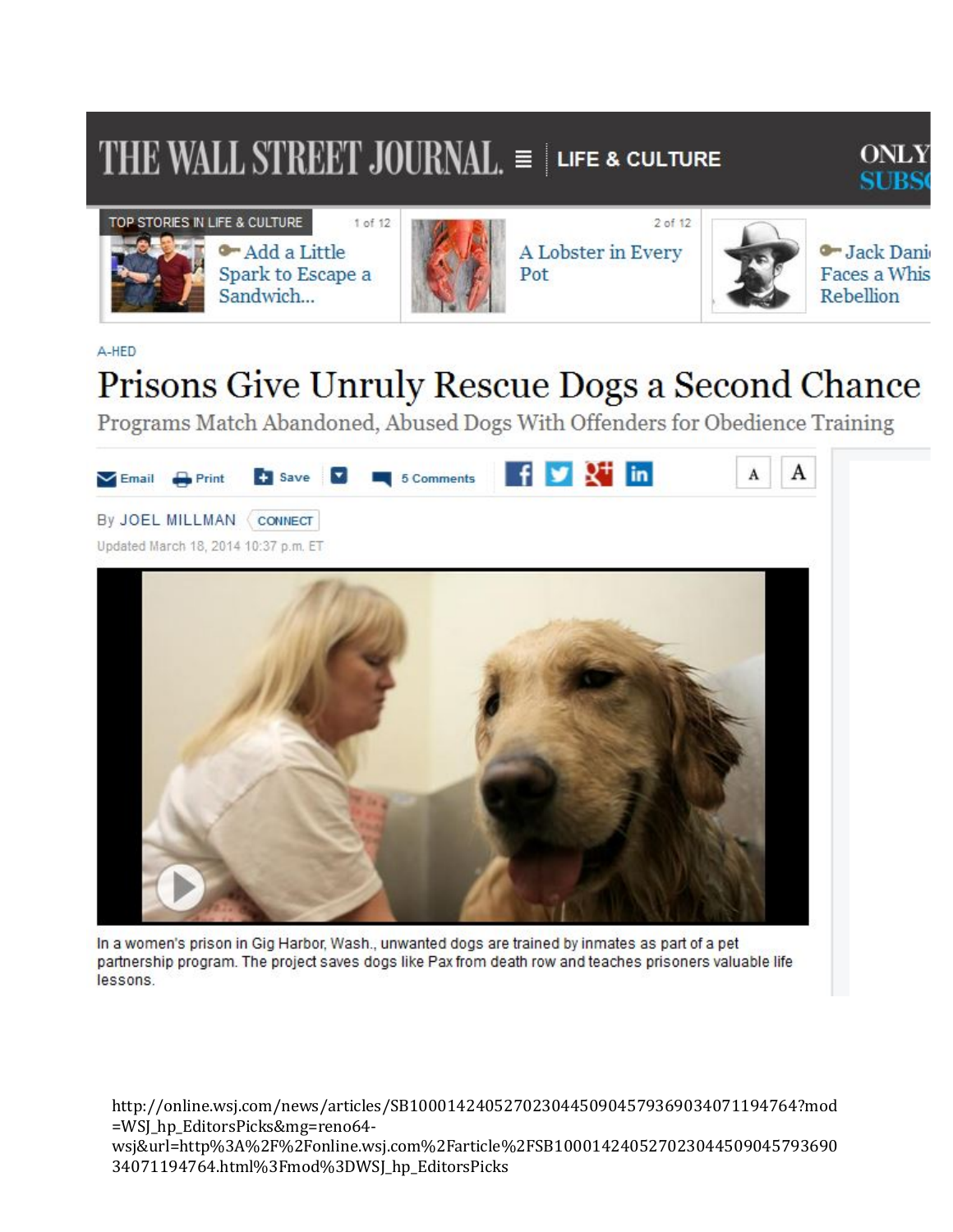GIG HARBOR, Wash.— The penitentiary here holds more souls than it was ever designed for. Some of the residents are loud and "mouthy," needing lots of one-on-one attention; a few just can't keep still.

Others just want a good tummy rub.

Home to female offenders, including murderers, Gig Harbor is one of several prisons across the country that welcome dogs with a bad rap.

The Washington Corrections Center for Women here pioneered the concept of matching abandoned, abused and neglected dogs with offenders, many of whom come from backgrounds almost as dire.

Launched in 1981, the program has blossomed into a plethora of nonprofits bearing names like Colorado Cell Dogs, Death Row Dogs and New Leash on Life—all of which rescue dogs from crowded shelters. From there, they get straightened out by prisoners.

With repetition, rehabilitation blooms into skill sets a dog can really be proud of. From fetching tennis balls con-canines learn to pick up house keys for the wheelchair bound. Starting with leash-tugging exercises, a dog may learn to help fallen humans to their feet.

Offenders here earn their way into the dog program by remaining infraction-free during their incarceration. They also earn \$1.41 an hour—a good wage in an institution where kitchen jobs or swinging a mop pays less than a third of that.

"This is what gets me through," says Alvinita Stuart, a convicted murderer whose sentence ends in 2016.

Some also get the benefit of canine therapy, learning to talk out their problems with a psychologist while stroking a well-mannered pooch at their sides.

Ms. Stuart, 49, says she becomes "synchronized" with each dog in her care.

http://online.wsj.com/news/articles/SB10001424052702304450904579369034071194764?mod =WSJ\_hp\_EditorsPicks&mg=reno64 wsj&url=http%3A%2F%2Fonline.wsj.com%2Farticle%2FSB100014240527023044509045793690 34071194764.html%3Fmod%3DWSJ\_hp\_EditorsPicks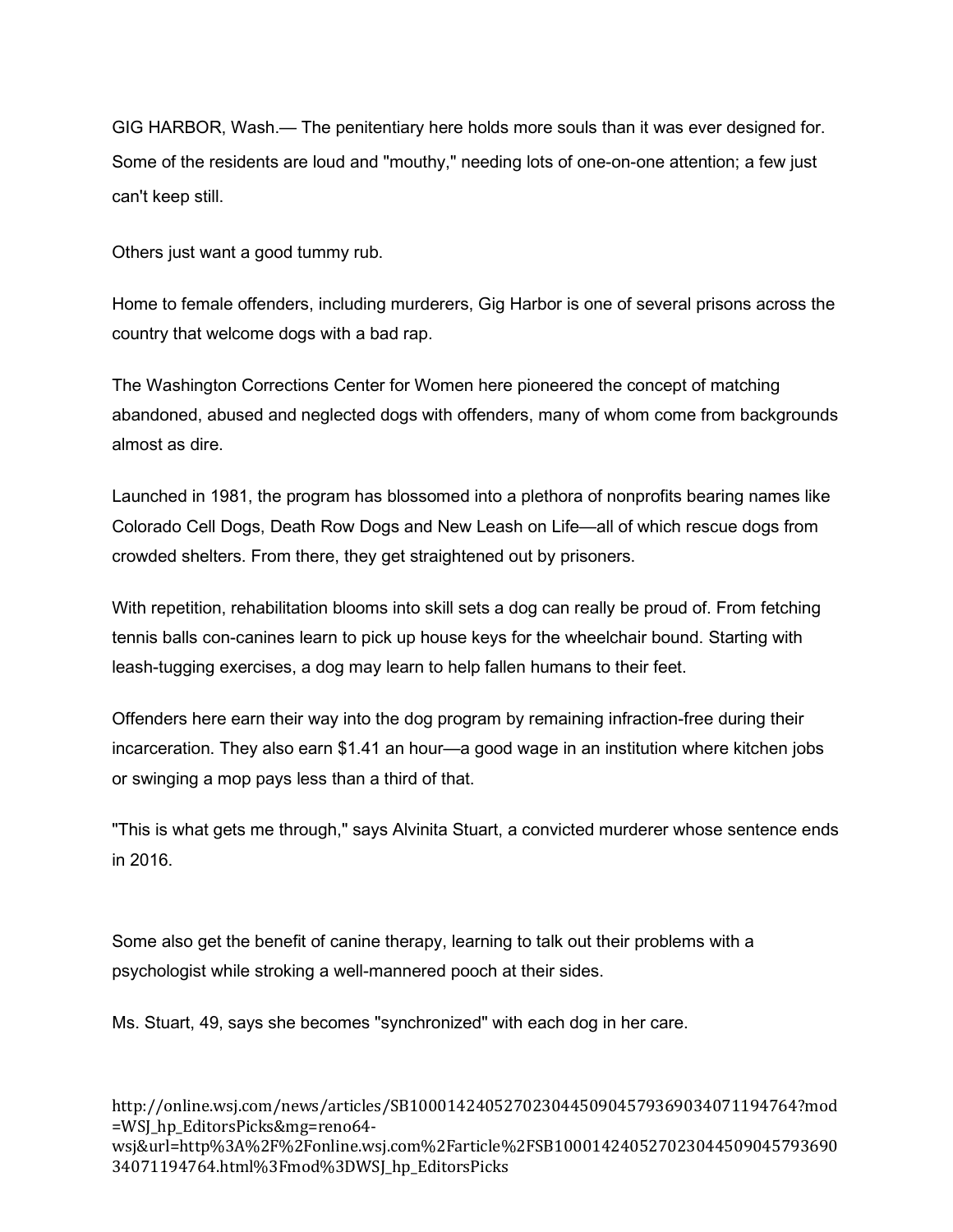"One taught me how to control myself," she says. "I learned I had to be fair. I couldn't be inconsistent."

She says the best part is having a dog to take back to her unit each night. Recently, she was paired with Zuma, a Lab-Pit Bull mix, whom she is training to be a service dog.

At Gig Harbor, the dogs, just like the inmates, are given the chance to redeem themselves.



Pax

Take Pax. An exuberant Golden Retriever, he flunked out of a Wisconsin prison program after being branded as incorrigible. Former corrections officer Teresa Crutchfield remembers the day last year when Pax first loped into her unit at Gig Harbor. "He'd grab everything with his mouth and wouldn't let go," she recalls.

But after being matched with a convicted murderer, Pax got care and attention around the clock. He graduated at the top of his class five months ago and is out of the disciplinary doghouse. A Catholic nun, Sister Pauline Quinn, hired Pax to replace her retiring Doberman as "spokes-dog" for her Bridges and Pathways of Courage program, which pairs problem pooches with the convicts who train them.

Dogs with exceptional aptitude like Pax can graduate to become service dogs for the disabled. Some are companions to elderly shut-ins, while others aid children with autism. A few find work within prison walls, sniffing out contraband narcotics.

Two Gig Harbor alumni have more exotic assignments. They now work for the University of Washington's Conservation Canines—a corps of high-energy dogs who enjoy nothing more than bounding through the wilderness sniffing for the droppings of endangered species.

http://online.wsj.com/news/articles/SB10001424052702304450904579369034071194764?mod =WSJ\_hp\_EditorsPicks&mg=reno64-

wsj&url=http%3A%2F%2Fonline.wsj.com%2Farticle%2FSB100014240527023044509045793690 34071194764.html%3Fmod%3DWSJ\_hp\_EditorsPicks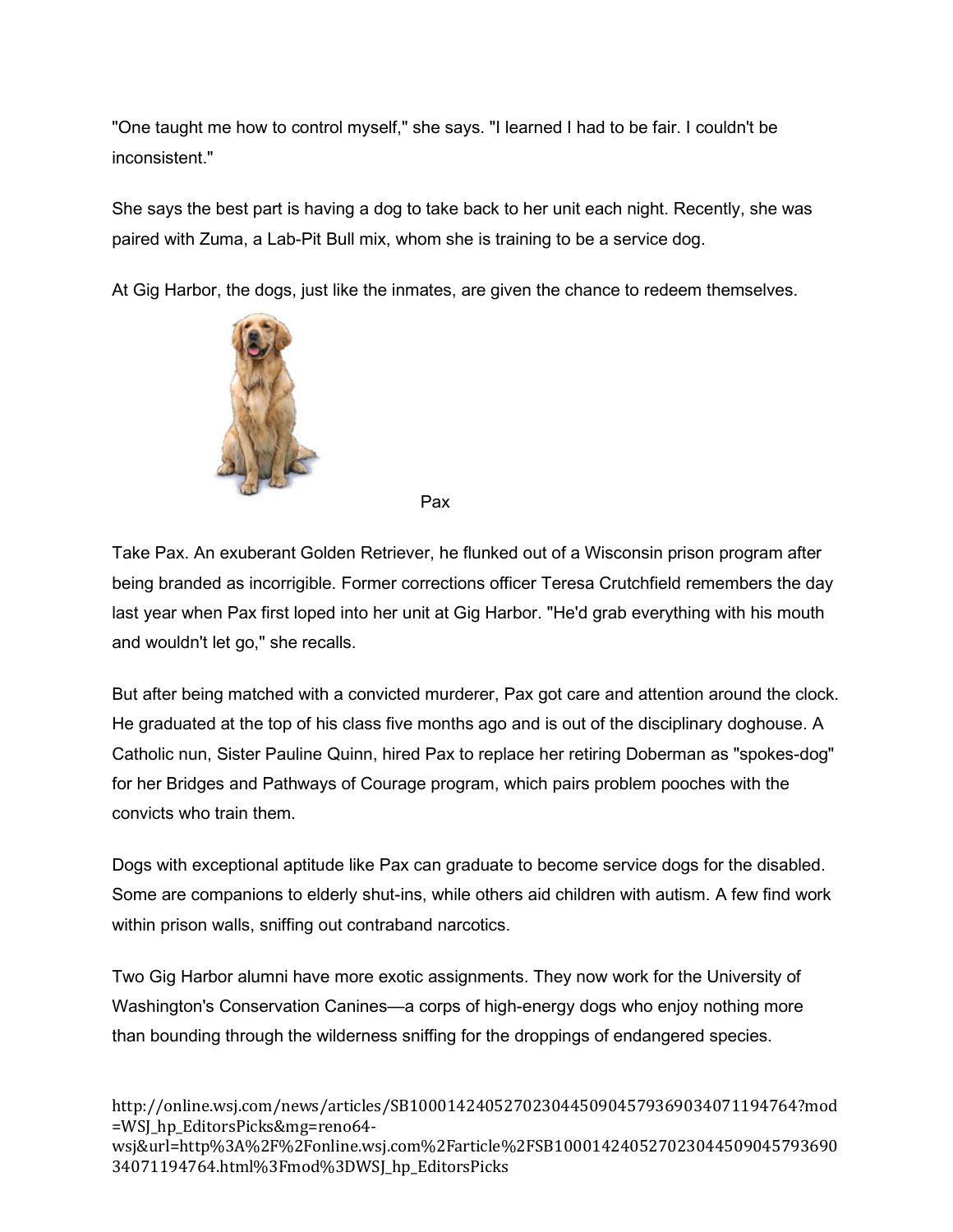## [View Slideshow](http://online.wsj.com/news/articles/SB10001424052702304434104579383471333217130?ref=SB10001424052702304450904579369034071194764)



Sister Pauline Quinn at the Washington Corrections Center for Women with Golden Retriever Pax. Stuart Isett for The Wall Street Journal

This joint also takes in "civilians"—pets from nearby households whose owners prefer placing them in a prison rather than the confinement of a traditional kennel.

Gig Harbor's commercial unit lets locals lodge dogs for \$19 a day, cheaper than at any private kennel nearby. For a fee of \$25 to \$80 per dog, the facility offers spa services, too: a bath, blowout, nail grooming and even a specialty cut. Grooming clerk Amanda Shockey, 45, says owners request special puffball styles (for their poodles), or sometimes a "faux hawk"—a fake mohawk to crown the head.

"Having the exposure to the animals gives you a connectivity you wouldn't have," says Ms. Shockey, a convicted murderer who won't be eligible for release for nearly two more decades. "Seeing them get a second chance and being part of that second chance gives me greater hope for my future as well as theirs."

http://online.wsj.com/news/articles/SB10001424052702304450904579369034071194764?mod =WSJ\_hp\_EditorsPicks&mg=reno64 wsj&url=http%3A%2F%2Fonline.wsj.com%2Farticle%2FSB100014240527023044509045793690 34071194764.html%3Fmod%3DWSJ\_hp\_EditorsPicks